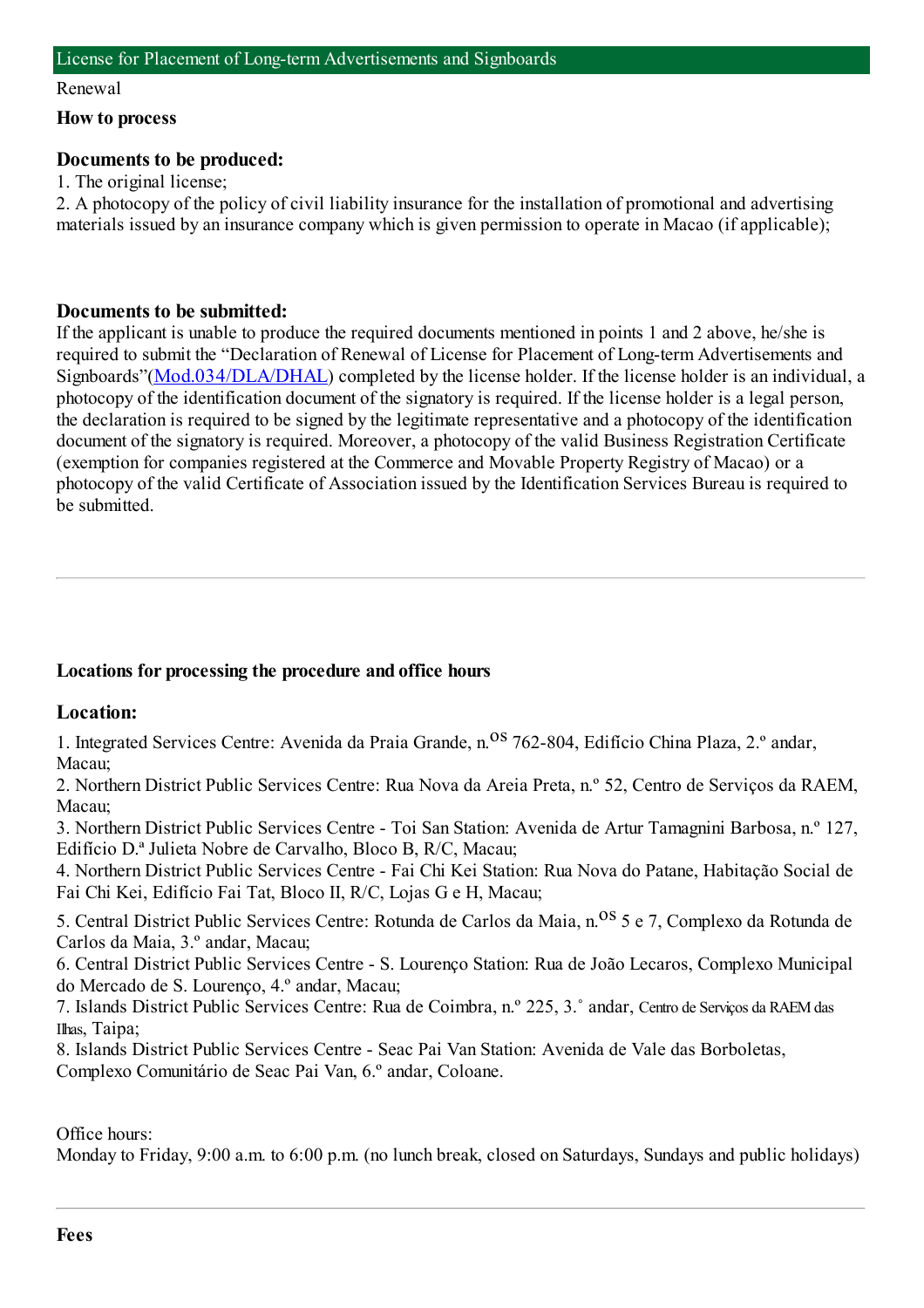# **Application fee:**

1. Advertisement

1.1 Non-luminous With area of 5 square metres or less, for every square metre or part thereof : MOP80; With area exceeding 5 square metres, for every square metre or part thereof: MOP160.

1.2 Luminous With area of 5 square metres or less, for every square metre or part thereof : MOP160; With area exceeding 5 square metres, for every square metre or part thereof: MOP320.

2. Signboard

2.1 Non-luminous With area of 5 square metres or less, for every square metre or part thereof : MOP40; With area exceeding 5 square metres, for every square metre or part thereof : MOP90.

2.2 Luminous With area of 5 square metres or less, for every square metre or part thereof : MOP80; With area exceeding 5 square metres, for every square metre or part thereof: MOP160.

Note: As stipulated by Clause (1) and (3) of Article 18 of Law No. 21/2021, the advertisement license fee and stamp duty for year 2022 are exempted.

# **Form fee:**

Not Applicable.

# **Stamp Duty:**

If the license fee exceeds MOP50, the stamp duty is equivalent to 10% of the license fee.

Note: As stipulated by Clause (1) and (3) of Article 18 of Law No. 21/2021, the advertisement license fee and stamp duty for year 2022 are exempted.

#### **Deposit:**

Not Applicable.

# **Fees, Charges and Prices List:**

Not Applicable.

# **Time required for processing**

**Processing time:** 1 working day after receiving all the necessary documents.

#### **Remarks/ points to note for application**

Please process the online renewal formalities at [https://iam.mo.gov.mo/dlalrrenew/?](https://iam.mo.gov.mo/dlalrrenew/?nocache=1&language=en) [nocache=1&language=en](https://www.gov.mo/pt/servicos/ps-1047/).(Applicants who apply for online renewal must have an account of "Conta única" de acesso comum aos serviços públicos da RAEM").

# **Relevant standards or requirements**

N/A